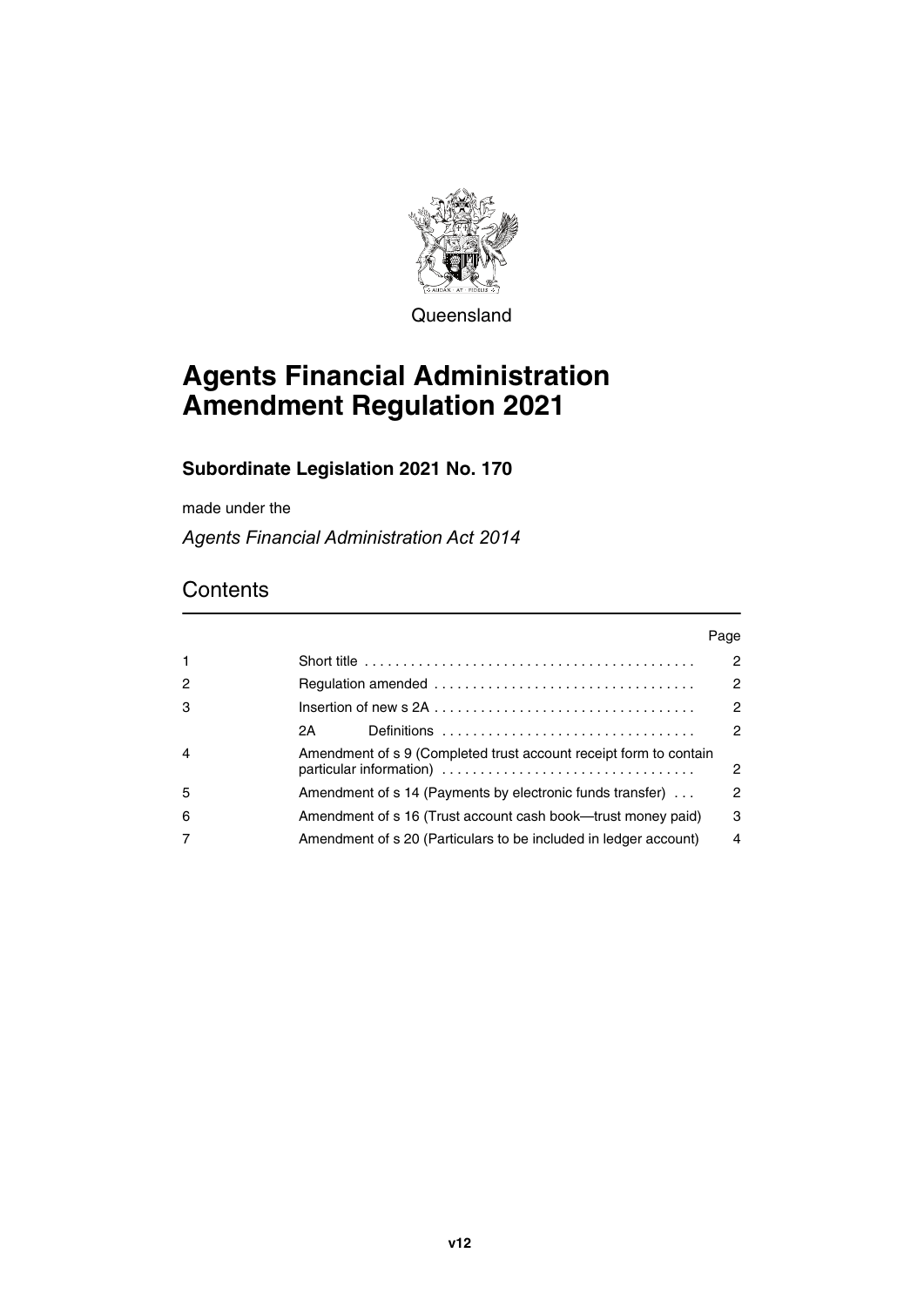[s 1]

#### <span id="page-1-0"></span>**1 Short title**

<span id="page-1-1"></span>This regulation may be cited as the *Agents Financial Administration Amendment Regulation 2021*.

### <span id="page-1-2"></span>**2 Regulation amended**

<span id="page-1-3"></span>This regulation amends the *Agents Financial Administration Regulation 2014*.

### <span id="page-1-4"></span>**3 Insertion of new s 2A**

<span id="page-1-5"></span>After section 2—

*insert—*

## <span id="page-1-7"></span><span id="page-1-6"></span>**2A Definitions**

In this regulation—

*bill* includes a rental bond.

*bill payment platform* means an electronic system for the transfer of funds that is used for the payment of a bill.

#### <span id="page-1-9"></span><span id="page-1-8"></span>**4 Amendment of s 9 (Completed trust account receipt form to contain particular information)**

(1) Section  $9(1)(d)$ , 'signature.'—

*omit, insert—*

signature;

(2) Section 9(2), definition *built date*—

*omit, insert—*

*built date* see the *Motor Dealers and Chattel Auctioneers Act 2014*, schedule 1, section 3C.

### <span id="page-1-11"></span><span id="page-1-10"></span>**5 Amendment of s 14 (Payments by electronic funds transfer)**

Section  $14(2)(c)$ —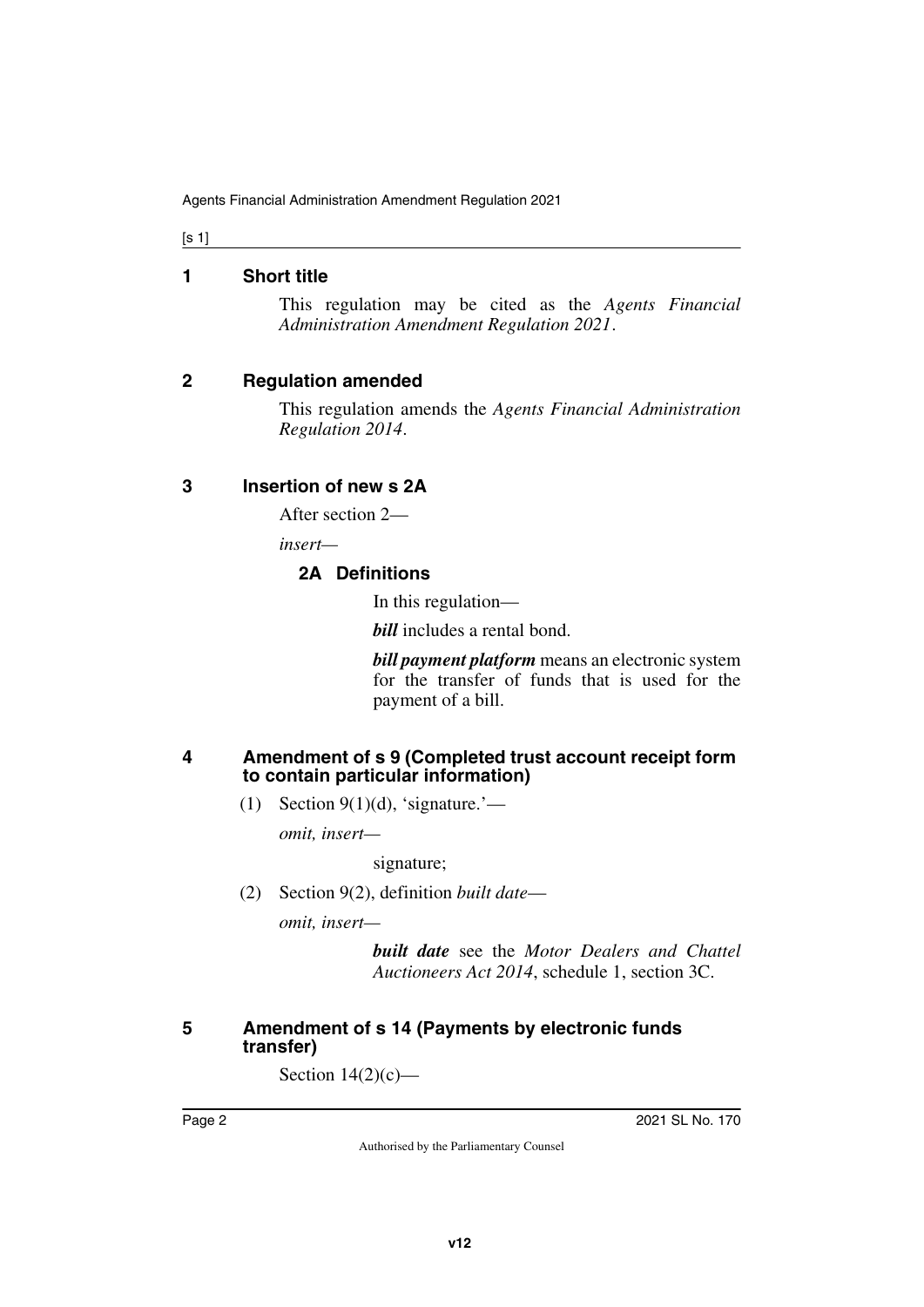[s 6]

*omit, insert—*

- (c) if the trust money is paid using a bill payment platform without stating an account number to which it is paid—
	- (i) the name of the person to whom the money is paid; and
	- (ii) the name of the bill payment platform; and
	- (iii) the unique transaction reference for the payment;
- (d) if paragraph (c) does not apply—the account name and number to which the money is paid.

#### <span id="page-2-1"></span><span id="page-2-0"></span>**6 Amendment of s 16 (Trust account cash book—trust money paid)**

(1) Section 16(3)(c) to  $(e)$ —

*omit, insert—*

- (c) if the trust money is paid using a bill payment platform without stating an account number to which it is paid—
	- (i) the name of the person to whom the money is paid; and
	- (ii) the name of the bill payment platform; and
	- (iii) the unique transaction reference for the payment;
- (d) if paragraph (c) does not apply—
	- (i) the name of the holder of the account to which the money is paid; and
	- (ii) the identifying number of the financial institution and account number of the account to which the money is paid; and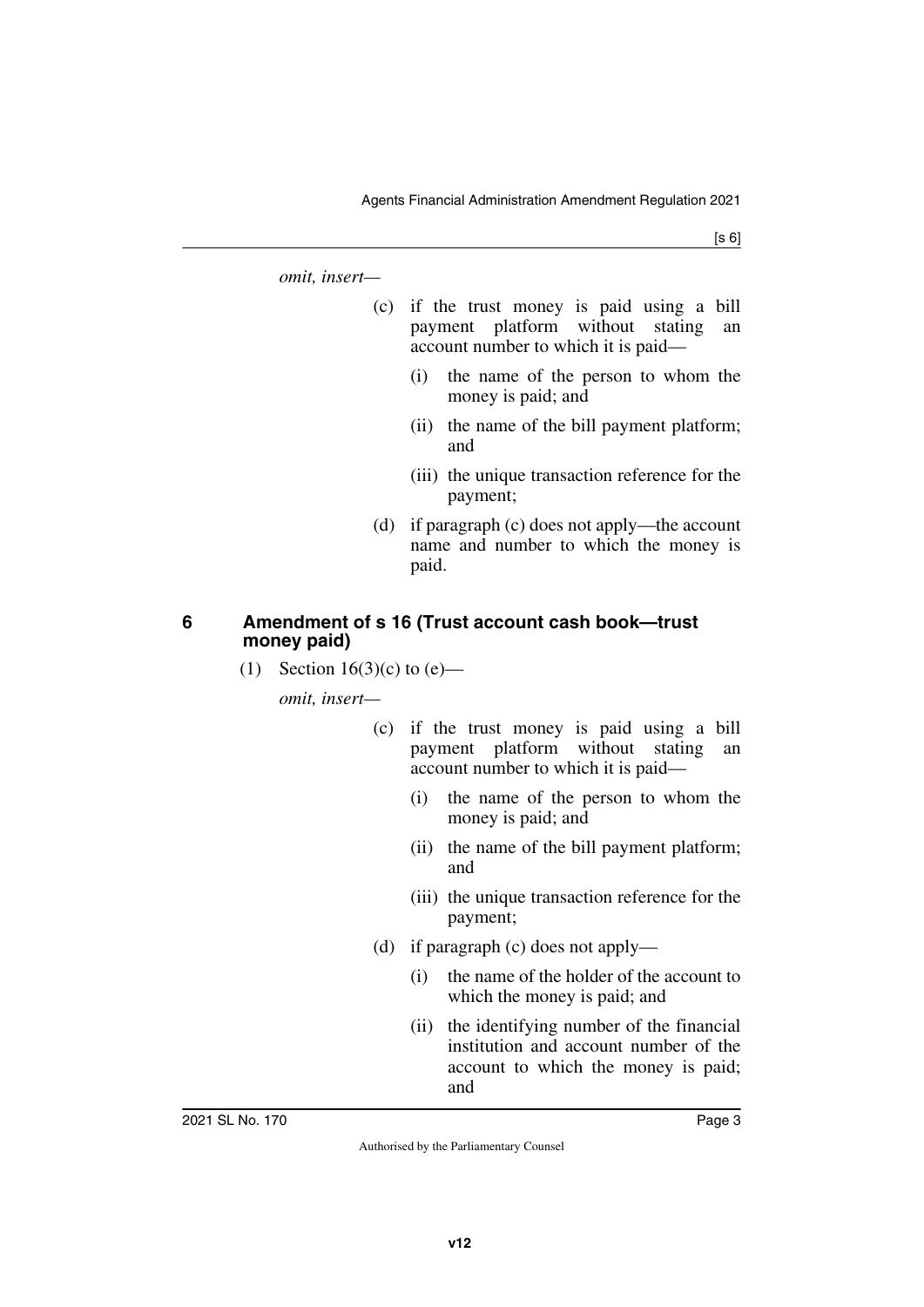(iii) the unique transaction reference for the payment;

(2) Section  $16(3)(f)$  to  $(h)$ —

<span id="page-3-1"></span>*renumber* as section  $16(3)(e)$  to (g).

## <span id="page-3-0"></span>**7 Amendment of s 20 (Particulars to be included in ledger account)**

(1) Section 20(2)(f)—

*omit, insert—*

- (f) if the entry is for trust money paid by cheque—the cheque number;
- (fa) if the entry is for trust money paid by electronic funds transfer, including through a bill payment platform—the unique transaction reference for the payment;
- (2) Section 20(2)(fa) to  $(h)$ —

*renumber* as section  $20(2)(g)$  to (i).